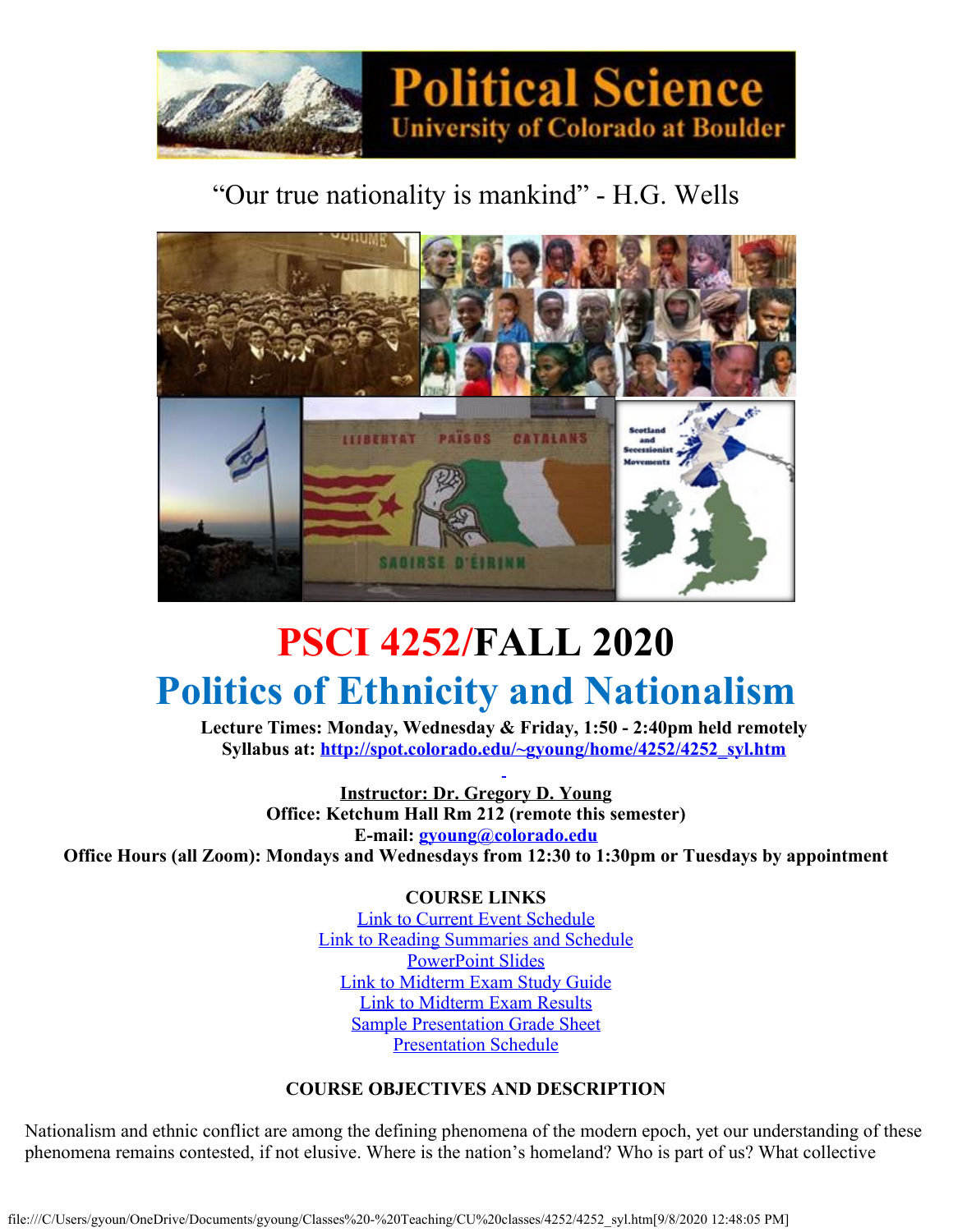mission are we to accomplish? How are these questions answered? Do the answers change? These and other questions of nationalism and national identity are at the heart of inter- and intra-national conflict around the world. This course will unpack the main theoretical approaches to understanding them and the conflict they generate (and show why these differences matter). It will then investigate the interactions between state-building and nation-building, the relationship between nationalism, citizenship and minority rights, the nexus between nationalism, ethnicity and conflict, the colonial legacies of nationalism, religious nationalism, and the impact of globalization on nationalism.

#### **COURSE REQUIREMENTS**

#### *Surgeon General's Warning*

This is a **three-credit course** with a substantial workload. In addition to the midterm exams, this course requires a significant research project. Please familiarize yourself with the course requirements. If you are not sure now that you will be able to commit the necessary time and effort to complete the required work, you should consider dropping the course.

#### *Attendance, Readings and Class Participation*

It is essential that students attend every class even though it is remote. Regular attendance and active participation in any class discussion will enhance your understanding of the course material and almost certainly improve your performance on the mid-term exams, which are together worth 50% of the course grade. Attendance with your camera on in person is also a large portion of your 10% participation grade. Lectures will be recorded and uploaded to Canvas, but students should strive to attend synchronously. In this semester, the required readings range from 100 to 150 pages per week, as set out in the course schedule. Your knowledge and understanding of the required readings will be tested in the mid-term and final exams. Students should come to class having already completed (and thought carefully about) the assigned reading for each class period.

#### *Mid-Term Exams*

The first mid-term exam will be held on **Friday, October 9th** in the usual class meeting time. The exam will be emailed to the class and students will upload the completed exam to Canvas at the end of the allotted time. The second exam will be on **Wednesday, November 11th also remote and uploaded to Canvas**. The second exam will be comprehensive, but will focus primarily on the materiel after the first midterm. These two exams count for 50% of your final grade. Students must write both exams in order to pass the course. Students will type the exam on the emailed sheet. Make-up exams will not be given unless the instructor has been notified in advance.

#### *Current Events*

One or two students will present a current event on Zoom each class period. The presentation should be no more than five minutes in length. The source should be from a respected news source, be less than one week old and pertain in some way to nationalism, civil war or ethnic conflict issues, preferably related to the topic for that class period. Each student should try to relate the article to some element of what we have been discussing in class. News reports on the Internet are also acceptable sources. Each student will present one current event during the course of the semester. Each student should end the current event with a discussion question for the class. The current event presentations will be part of your 10% participation grade.

#### *Reading Summary*

Each student in the class will sign up for a daily section of the course reading. For each section of the reading one/two student(s) will summarize the readings that are due in class that day. In a 1-2 page synopsis of each assigned article or section, the designated student will give an overview of the key points of the reading. The summary can either be in outline form or complete paragraphs. The summary should include an answer to the "**so what?" question**, in other words, why should one read it when studying Nationalism and Ethnic Conflict. By midnight the night before the due date, the students will email an electronic copy (in WORD) to the instructor that will posted on the web for the review of your classmates. These summaries are 10% of your final grade. Late Reading Summaries will be docked 10% per class day up to 50%.

#### *RESEARCH PAPER*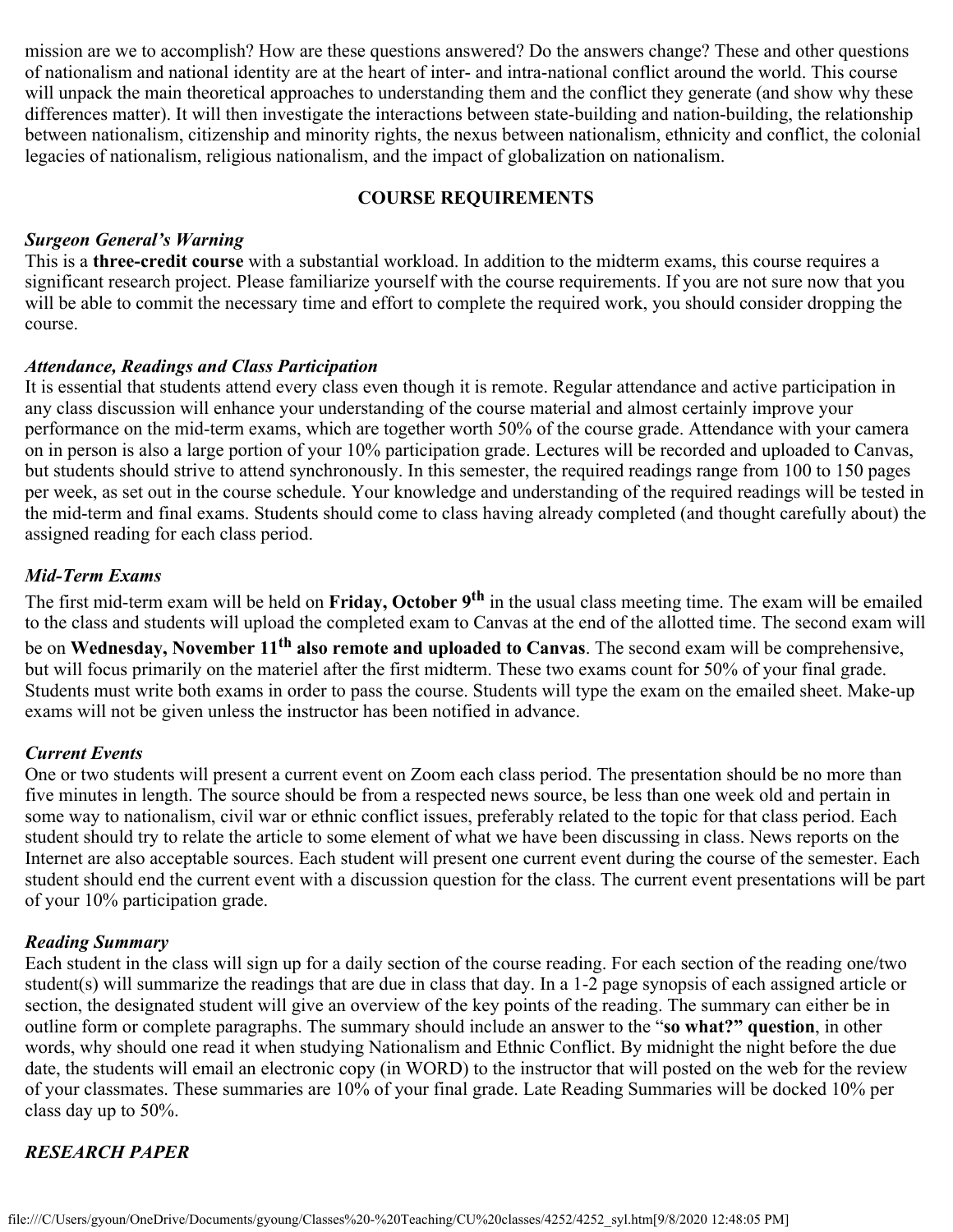*Semester Research Project*: Each student in the course will be required to complete a research paper that examines the theoretical origins of a nationalist movement or ethnic conflict. This is a relatively short paper, so students must be concise. The student will give a brief overview of the details of the movement/conflict and then discuss the origins through the lens of at least two of the theories that we have examined in this class and discuss which best applies or which applies least and why. The ultimate question that each paper will answer is WHY the movement or conflict occurred and why it did or did not succeed. Wikipedia provides a good list of all ethnic-based civil wars. Additional

subjects may be added at the approval of the instructor. **This research paper is due on Wednesday, December 2nd and will be uploaded to Canvas by 4:30pm**. The essay should be between 2300 and 2600 words in length (approximately 9 to 10 pages). **Include a word count** on the first page. Papers should be in 10-12 pitch in either *Courier* or *Times Roman* font. Late essays will be docked one grade per class day after the due date (e.g., A- to B-, C to D, etc.) up to 50%. Computer malfunction is not an acceptable excuse for an essay being late. Re-read your essay for clarity, grammar, spelling and punctuation, since poor execution of these elements will also affect your grade. Append a bibliography of all sources and provide footnotes where appropriate. The essay will count 25% of your final grade.

#### *Research Presentation*

In the last three weeks of the semester, each student will present their research to the class and summarize their findings as they relate to the class themes. The presentation will be 8-10 minutes in length. A grade sheet summarizing the grading criteria for the presentation will be linked to this syllabus. Audiovisual aids are encouraged but not required. Some students will give their presentations prior to the paper due date. The presentation will be  $10\%$  of your course grade. Students will email the instructor a one-page (no more than one page) outline of the presentation before class begins.

#### *GRADING CRITERIA*

| Mid-term exams                            | 50%     |
|-------------------------------------------|---------|
| Reading Summary                           | $5\%$   |
| Research Paper                            | 25%     |
| <b>Research Presentation</b>              | $10\%$  |
| Current event, attendance & participation | $10\%$  |
| Total                                     | $100\%$ |

Final Course Grades will be curved unless a straight 90/80/70/60 etc. proves more beneficial to the students (higher overall grade average). If curved, the mean overall average will become the highest C+ grade, and two standard deviations below the mean will be necessary to fail the course. One standard deviation about the mean becomes the criteria for an A grade. The grading policy will be explained in detail on the first day of class.

#### *REQUIRED READINGS*

The following text books are available online at *America and the World*:<http://aatw.me/subscribe> Subscription cost is \$49.95. This cost pays for copyright purchase. Other readings will be linked to this syllabus.

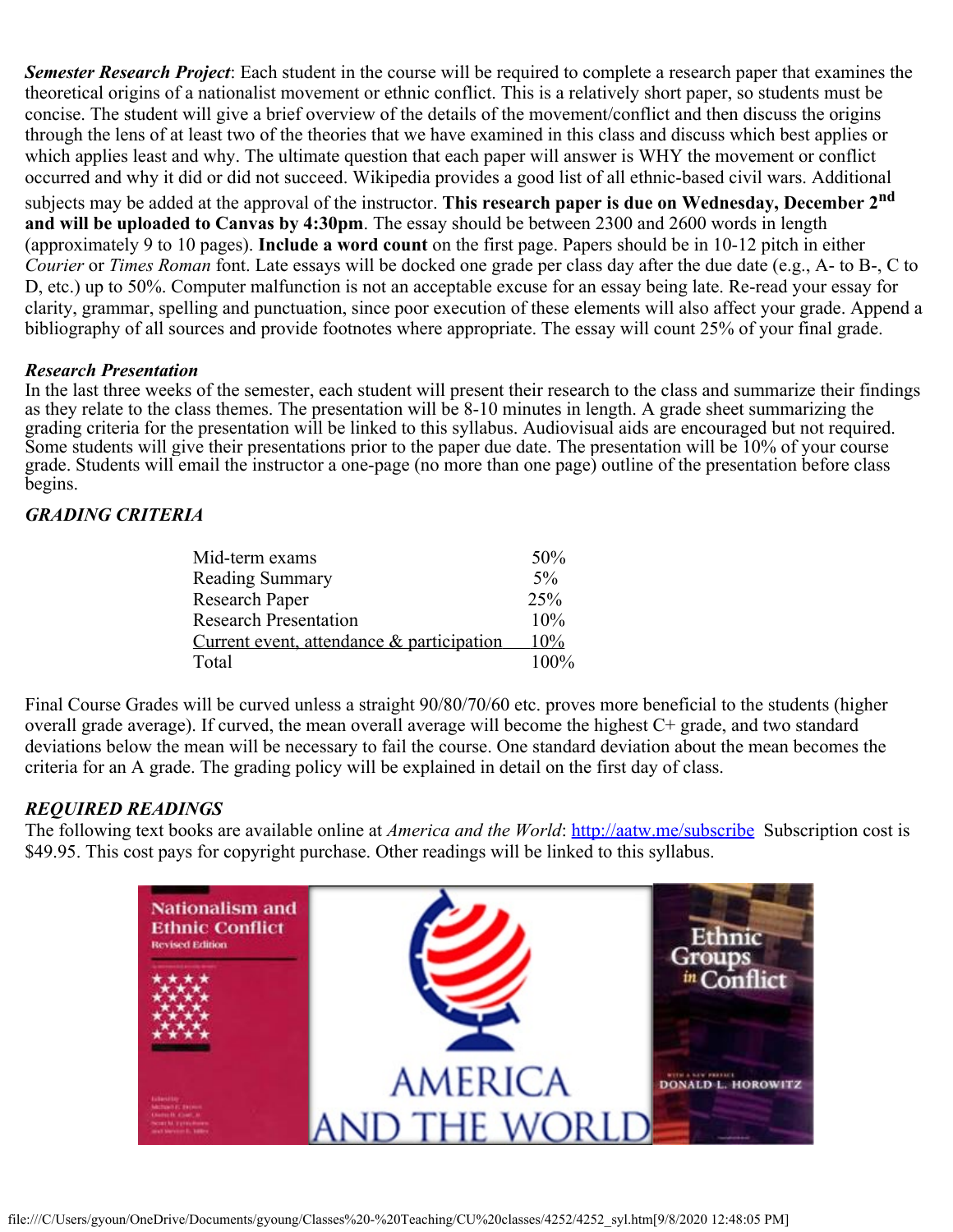- 1. **(HORO**) Horowitz, Donald L. (2000), *Ethnic Groups in Conflict*. Berkeley: University of California Press.
- 2. **(HECH)** Hechter, Michael (2000), *Containing Nationalism*. NY: Oxford University Press.
- 3. **(BROW)** Brown, Michael E., Cote, Owen R., Lynn-Jones, Sean M., Miller, Steven E., eds. (2001), *Nationalism and Ethnic Conflict*. Cambridge MA: MIT Press.
- 4. (**ANDE**) Anderson, Benedict (1991), *Imagined Communities*. London: Verso Press.
- 5. (**SMIT**) Smith, Anthony D.(2010), *Nationalism*. Cornwall UK: Polity Press
- 6. **(Gurr)** Gurr, Ted (2000), *People versus States*. USIP press

| PSCI 4252/Course Schedule Fall 2020 |                                                      |                                                                |
|-------------------------------------|------------------------------------------------------|----------------------------------------------------------------|
| Day/Date                            | <b>Topic</b>                                         | Assignment due in class                                        |
| Mon 24 Aug                          | Course Introduction & Administration                 | None                                                           |
| Wed 26 Aug                          | Concepts of Identity                                 | HECT Chap 1 pp 1-17                                            |
| Fri 28 Aug                          | Concepts of Identity                                 | HORO Chap 1 pp. 3-54                                           |
| Mon 31 Aug                          | Concepts of Identity                                 | None                                                           |
| Wed 2 Sep                           | Theories of Identity and Ethnicity                   | HORO pp. 55-83                                                 |
| Fri 4 Sep                           | Theories of Identity and Ethnicity                   | None                                                           |
| Mon 7 Sep                           | Labor Day Holiday No Class                           | None                                                           |
| Wed 9 Sep                           | Discuss Semester Research Project                    | None                                                           |
| Fri 11 Sep                          | <b>Library Research Day</b>                          | None                                                           |
| Mon 14 Sep                          | Theories of Nationalism                              | ANDE Chaps 3 & 4 pp. 37-65                                     |
| Wed 16 Sep                          | Theories of Nationalism                              | None                                                           |
| Fri 18 Sep                          | Theories of Nationalism                              | SMIT Chaps 1 & 2 pp. 5-46                                      |
| Mon 21 Sep                          | Theories of Nationalism                              | None                                                           |
| Wed 23 Sep                          | Theories of Nationalism                              | SMIT Chap 4 pp.66-94                                           |
| Fri 25 Sep                          | Theories of Nationalism                              | HECT Chap 3 pp.35-69                                           |
| $\overline{M}$ on 28 Sep            | Theories of Ethnic Conflict                          | BROW Intro pp. 3-25                                            |
|                                     |                                                      | Bowen "The myth of Global Ethnic Conflict"                     |
| Wed 30 Sep                          | Theories of Ethnic Conflict                          | HORO Chap 4-5 pp.141-184                                       |
| Fri 2 Oct                           | Theories of Ethnic Conflict                          | HORO Chap 5 pp. 216-226                                        |
|                                     |                                                      | Gurr Chap 3 pp.                                                |
| Mon 5 Oct                           | Theories of Ethnic Conflict                          | Van Evera in BROW pp. 26-60                                    |
| Wed 7 Oct                           | Theories of Ethnic Conflict                          | Lake & Rothchild in BROW pp. 126-160                           |
| Fri 9 Oct                           | <b>Midterm Examination One</b>                       | Study, Study & Study                                           |
| Mon 12 Oct                          | Ethnic & Nationalist Movements                       | HORO Chap 7 pp. 291-332                                        |
| Wed 14 Oct                          | Go Over Midterm Exam                                 | None                                                           |
| Fri 16 Oct                          | Nationalist & Ethnic Conflict Management             | HORO Chap 14 pp. 563-600                                       |
| Mon 19 Oct                          | Nationalist & Ethnic Conflict Management             | HORO Chap 15 pp. 601-652                                       |
| Wed 21 Oct                          | Nationalist & Ethnic Conflict Management             | GURR Chap 3 pp. 65-95                                          |
| Fri 23 Oct                          | Nationalist & Ethnic Conflict Management             | Paris in BROW pp. 299-336                                      |
| Mon 26 Oct                          | Nationalist & Ethnic Conflict Management             | Walter in BROW pp. 415-443                                     |
| Wed 28 Oct                          | Nationalist & Ethnic Conflict Management             | Kaufman in BROW pp. 444-483                                    |
| Fri 30 Oct                          | Case Studies of Nationalism and Ethnic               | Quill Lawrence, "Invisible Nation", Prologue                   |
|                                     | Conflict                                             | and Afterword.                                                 |
|                                     | The Future of a Kurdish State                        | Dogu Ergil, "The Kurdish Imbroglio".                           |
| Mon 2 Nov                           | Case Studies of Nationalism and Ethnic               | None                                                           |
|                                     | Conflict                                             |                                                                |
| Wed 4 Nov                           | The Future of a Kurdish State<br>The New Nationalism |                                                                |
|                                     |                                                      | "The New League of Nationalists" The<br>Economist, 19 Nov 2016 |
| Fri 6 Nov                           | The New Minority: White Identity Politics            | Ashley Jardina, White Identity Politics, Ch. 1                 |
|                                     |                                                      | &2                                                             |
| Mon 9 Nov                           | Catch up and Review Day                              | Come with Questions                                            |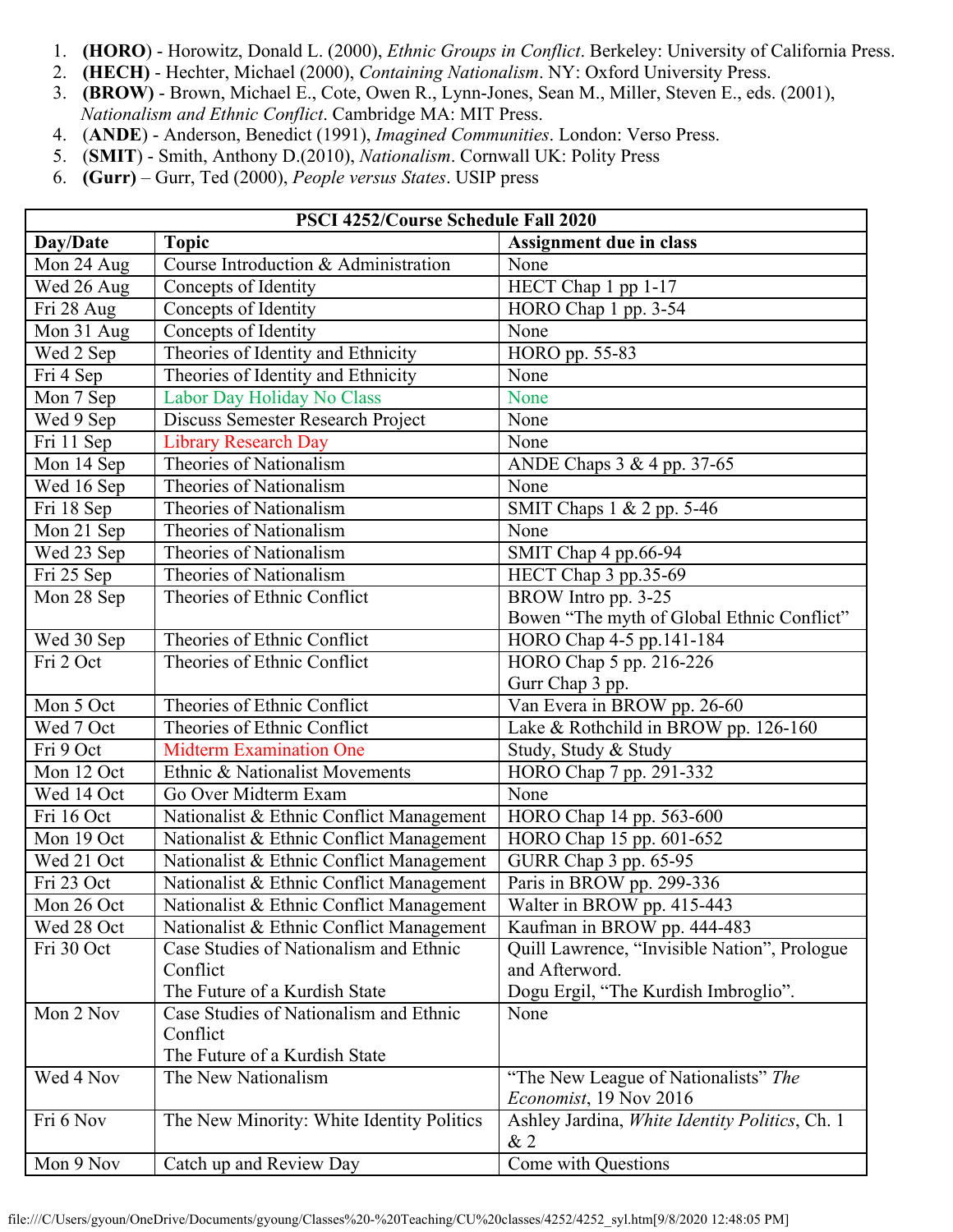| Wed 11 Nov | <b>Midterm Examination Two</b>       | Study, Study & Study |
|------------|--------------------------------------|----------------------|
| Fri 13 Nov | <b>Discuss Student Presentations</b> |                      |
| Mon 16 Nov | Begin Student Presentations (4)      | None                 |
| Wed 18 Nov | 4 Student Presentations              | None                 |
| Fri 20 Nov | <b>4 Student Presentations</b>       | None                 |
| Mon 23 Nov | 3 Student Presentations              | None                 |
|            | <b>Return Midterm Two</b>            |                      |
| Wed 25 Nov | 4 Student Presentations              | None                 |
| Fri 27 Nov | <b>Fall Break No Class</b>           | None                 |
| Mon 30 Nov | <b>4 Student Presentations</b>       | None                 |
| Wed 2 Dec  | 4 Student Presentations              | None                 |
|            | <b>Research Papers Due</b>           |                      |
| Fri 4 Dec  | 4 Student Presentations              | None                 |
| Mon 7 Dec  | <b>4 Student Presentations</b>       | None                 |
|            | No In-Class Final Exam               |                      |

#### *ADMINISTRATIVE INFORMATION:*

#### *Syllabus Statements*

#### *Classroom Behavior*

Both students and faculty are responsible for maintaining an appropriate learning environment in all instructional settings, whether in person, remote or online. Those who fail to adhere to such behavioral standards may be subject to discipline. Professional courtesy and sensitivity are especially important with respect to individuals and topics dealing with race, color, national origin, sex, pregnancy, age, disability, creed, religion, sexual orientation, gender identity, gender expression, veteran status, political affiliation or political philosophy. For more information, see the policies on [classroom behavior](http://www.colorado.edu/policies/student-classroom-and-course-related-behavior) and the [Student Code of Conduct](https://www.colorado.edu/sccr/sites/default/files/attached-files/2019-2020_student_code_of_conduct_0.pdf).

#### *Requirements for COVID-19*

As a matter of public health and safety due to the pandemic, all members of the CU Boulder community and all visitors to campus must follow university, department and building requirements, and public health orders in place to reduce the risk of spreading infectious disease. Required safety measures at CU Boulder relevant to the classroom setting include:

- maintain 6-foot distancing when possible,
- wear a face covering in public indoor spaces and outdoors while on campus consistent with state and county health orders,
- clean local work area,
- practice hand hygiene,
- follow public health orders, and
- if sick and you live off campus, do not come onto campus (unless instructed by a CU Healthcare professional), or if you live on-campus, please alert CU [Boulder Medical Services](https://www.colorado.edu/healthcenter/coronavirus-updates/symptoms-and-what-do-if-you-feel-sick).

Students who fail to adhere to these requirements will be asked to leave class, and students who do not leave class when asked or who refuse to comply with these requirements will be referred to **Student Conduct and Conflict Resolution**. For more information, see the policies on [COVID-19 Health and Safety](https://www.colorado.edu/policies/covid-19-health-and-safety-policy) and [classroom behavior](http://www.colorado.edu/policies/student-classroom-and-course-related-behavior) and the [Student Code](http://www.colorado.edu/osccr/) of [Conduct.](http://www.colorado.edu/osccr/) If you require accommodation because a disability prevents you from fulfilling these safety measures, please see the "Accommodation for Disabilities" statement on this syllabus.

Before returning to campus, all students must complete the [COVID-19 Student Health and Expectations Course.](https://www.colorado.edu/protect-our-herd/how#anchor1) Before coming on to campus each day, all students are required to complete a [Daily Health Form](https://www.colorado.edu/protect-our-herd/daily-health-form). Students who have tested positive for COVID-19, have symptoms of COVID-19, or have had close contact with someone who has tested positive for or had symptoms of COVID-19 must stay home and complete the Health [Questionnaire and Illness Reporting Form](https://www.colorado.edu/protect-our-herd/daily-health-form) remotely.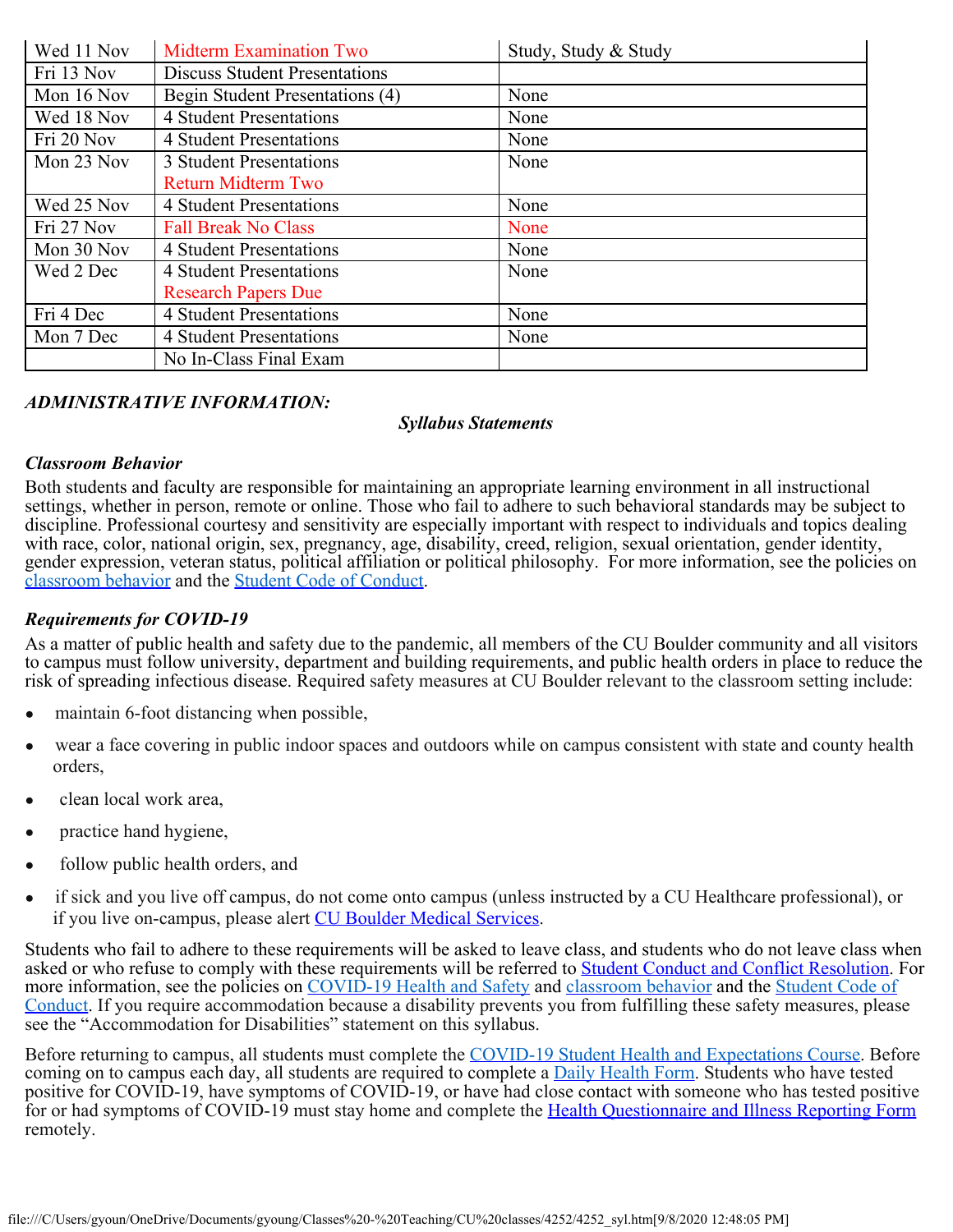#### *Accommodation for Disabilities*

If you qualify for accommodations because of a disability, please submit your accommodation letter from Disability Services to your faculty member in a timely manner so that your needs can be addressed. Disability Services determines accommodations based on documented disabilities in the academic environment. Information on requesting accommodations is located on the *Disability Services website*. Contact Disability Services at 303-492-8671 or [dsinfo@colorado.edu](mailto:dsinfo@colorado.edu) for further assistance. If you have a temporary medical condition, see [Temporary](http://www.colorado.edu/disabilityservices/students/temporary-medical-conditions) Medical [Conditions](http://www.colorado.edu/disabilityservices/students/temporary-medical-conditions) on the Disability Services website.

#### *Preferred Student Names and Pronouns*

CU Boulder recognizes that students' legal information doesn't always align with how they identify. Students may update their preferred names and pronouns via the student portal; those preferred names and pronouns are listed on instructors' class rosters. In the absence of such updates, the name that appears on the class roster is the student's legal name.

#### *Honor Code*

All students enrolled in a University of Colorado Boulder course are responsible for knowing and adhering to the Honor Code. Violations of the policy may include: plagiarism, cheating, fabrication, lying, bribery, threat, unauthorized access to academic materials, clicker fraud, submitting the same or similar work in more than one course without permission from all course instructors involved, and aiding academic dishonesty. All incidents of academic misconduct will be reported to the Honor Code ([honor@colorado.edu](mailto:honor@colorado.edu)); 303-492-5550). Students found responsible for violating the academic integrity policy will be subject to nonacademic sanctions from the Honor Code as well as academic sanctions from the faculty member. Additional information regarding the Honor Code academic integrity policy can be found at the Honor Code [Office website](https://www.colorado.edu/osccr/honor-code).

#### *Sexual Misconduct, Discrimination, Harassment and/or Related Retaliation*

The University of Colorado Boulder (CU Boulder) is committed to fostering an inclusive and welcoming learning, working, and living environment. CU Boulder will not tolerate acts of sexual misconduct (harassment, exploitation, and assault), intimate partner violence (dating or domestic violence), stalking, or protected-class discrimination or harassment by members of our community. Individuals who believe they have been subject to misconduct or retaliatory actions for reporting a concern should contact the Office of Institutional Equity and Compliance (OIEC) at 303-492 2127 or [cureport@colorado.edu](mailto:cureport@colorado.edu). Information about the OIEC, university policies, [anonymous](https://cuboulder.qualtrics.com/jfe/form/SV_0PnqVK4kkIJIZnf) reporting, and the campus resources can be found on the [OIEC website.](http://www.colorado.edu/institutionalequity/)

Please know that faculty and instructors have a responsibility to inform OIEC when made aware of incidents of sexual misconduct, dating and domestic violence, stalking, discrimination, harassment and/or related retaliation, to ensure that individuals impacted receive information about options for reporting and support resources.

#### *Religious Holidays*

Campus policy regarding religious observances requires that faculty make every effort to deal reasonably and fairly with all students who, because of religious obligations, have conflicts with scheduled exams, assignments or required attendance.

See the campus [policy regarding religious observances](http://www.colorado.edu/policies/observance-religious-holidays-and-absences-classes-andor-exams) for full details.

#### **CHEATING AND PLAGIARISM**

Cheating (using unauthorized materials or giving unauthorized assistance during an examination or other academic exercise) and plagiarism (using another's ideas or words without acknowledgment) are serious offenses in a university, and may result in a failing grade for a particular assignment, a failing grade for the course, and/or suspension for various lengths of time or permanent expulsion from the university. All students of the University of Colorado at Boulder are responsible for knowing and adhering to the academic integrity policy of this institution. Violations of this policy may include: cheating, plagiarism, aid of academic dishonesty, fabrication, lying, bribery, and threatening behavior. All incidents of academic misconduct shall be reported to the Honor Code Council (honor@colorado.edu; 303-725-2273). Students who are found to be in violation of the academic integrity policy will be subject to both academic sanctions from the faculty member and non-academic sanctions (including but not limited to university probation, suspension, or expulsion). Other information on the Honor Code can be found at [http://www.colorado.edu/policies/honor.html](https://culink.colorado.edu/wm/mail/fetch.html?urlid=g0a9ec54cc73e3531669be70a951dc2efdj9p5nljhl&url=http%3A%2F%2Fwww.colorado.edu%2Fpolicies%2Fhonor.html) and at [http://www.colorado.edu/academics/honorcode/](https://culink.colorado.edu/wm/mail/fetch.html?urlid=g0a9ec54cc73e3531669be70a951dc2efdj9p5nljhl&url=http%3A%2F%2Fwww.colorado.edu%2Facademics%2Fhonorcode%2F)